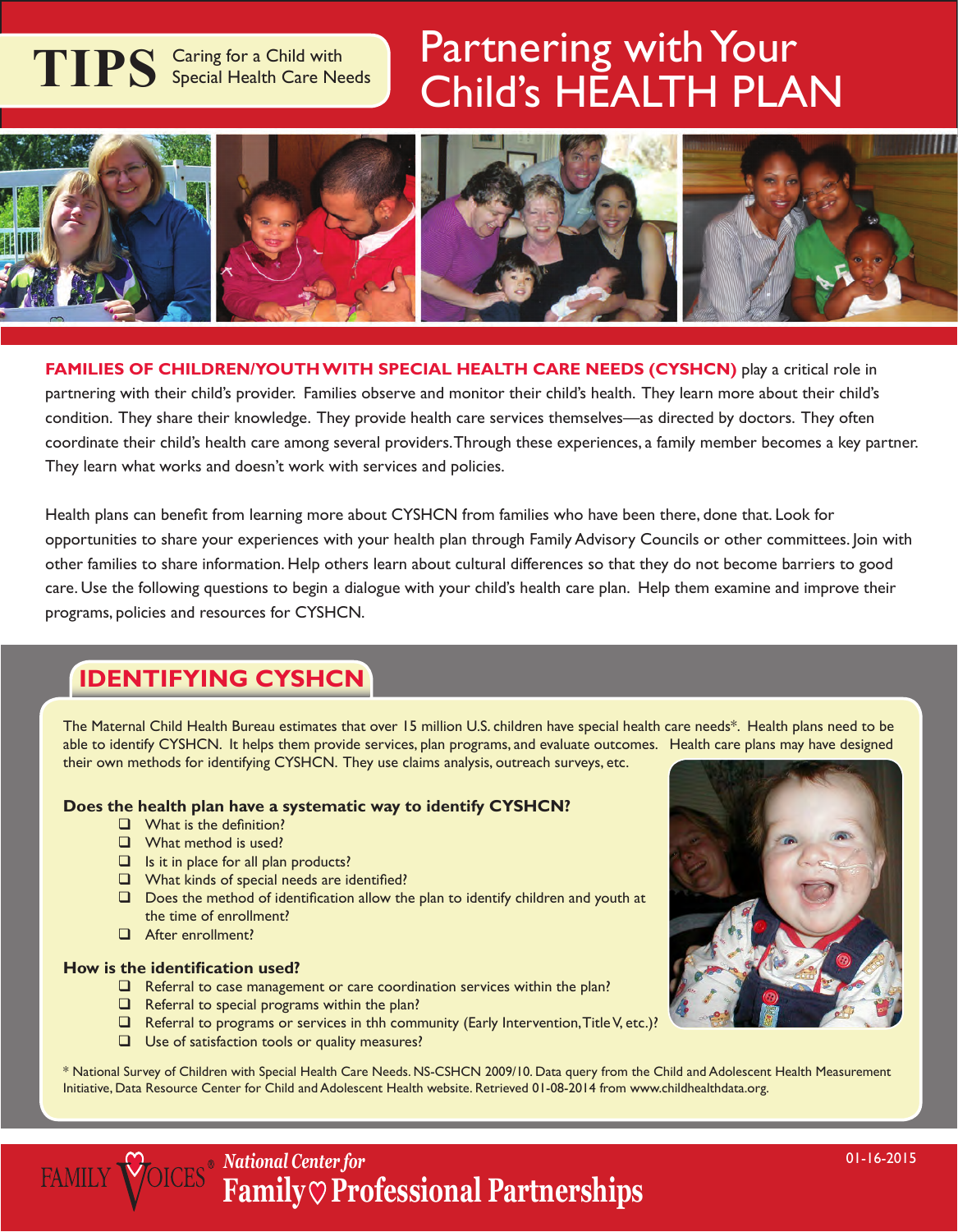## **Ensuring Appropriate Care**

Children and youth with special health care needs require more health care than other children. They often need a variety of providers to meet their needs. Health care plans are key. They assist families to get care from the most appropriate providers. They help them find other supportive services, such as information and training about their child's condition and referrals to parent support groups and community services.

- **How does the plan ensure that it has an adequate network of providers with pediatric training including primary care providers, specialty care doctors, nurses, mental health providers, ot/pt/speech therapists, home health providers, etc.?**
- **Does the plan have a policy of using board certified pediatric sub-specialists?**
- **Does the plan provide opportunities when needed for a CYSHCN to stay with a provider who leaves the network to ensure continuity of care?**
- **Are all or most hospitals with pediatric services in the state or area served by the plan included in the network?**
- **Does the network include a pediatric hospital or unit in a hospital that provides tertiary pediatric care?**
- **Does the plan have a definition of "medical necessity" that is appropriate for children and distinguishes between habilitative and rehabilitative services? Do providers with knowledge of CYSHCN make these decisions?**

#### **Does the plan offer in-service training for staff and providers including:**

- $\Box$  Training on pediatric issues and transition?
- **T** Training about CYSHCN or specific conditions?
- Training for the case management staff about CYSHCN?
- Information on support services/consultation for staff/providers about CYSHCN?
- Training on working with families from diverse populations?

#### **Does the plan offer the following services for families of CYSHCN:**

- A knowledgeable person to answer family questions?
- $\Box$  Clear information on plan benefits and programs?
- $\square$  Training (on such topics as how to access community services, manage home care, etc.)?
- $\square$  Support services such as special funds for high cost care?
- $\Box$  Parent support groups for members?
- $\Box$  Referral to parent groups or disability organizations outside the plan?
- **Does the plan have policies or programs that promote the transition of adolescents with special needs to adult care and services?**
- **Does the plan use consumer satisfaction tools with the capacity to measure quality of care for CYSHCN? How does the plan report the results to members?**
- **Does the plan contact with other providers of health care, i.e. the Indian Health Service, Rural health clinics, or Federally Qualified Health Centers who provide services in rural areas?**



2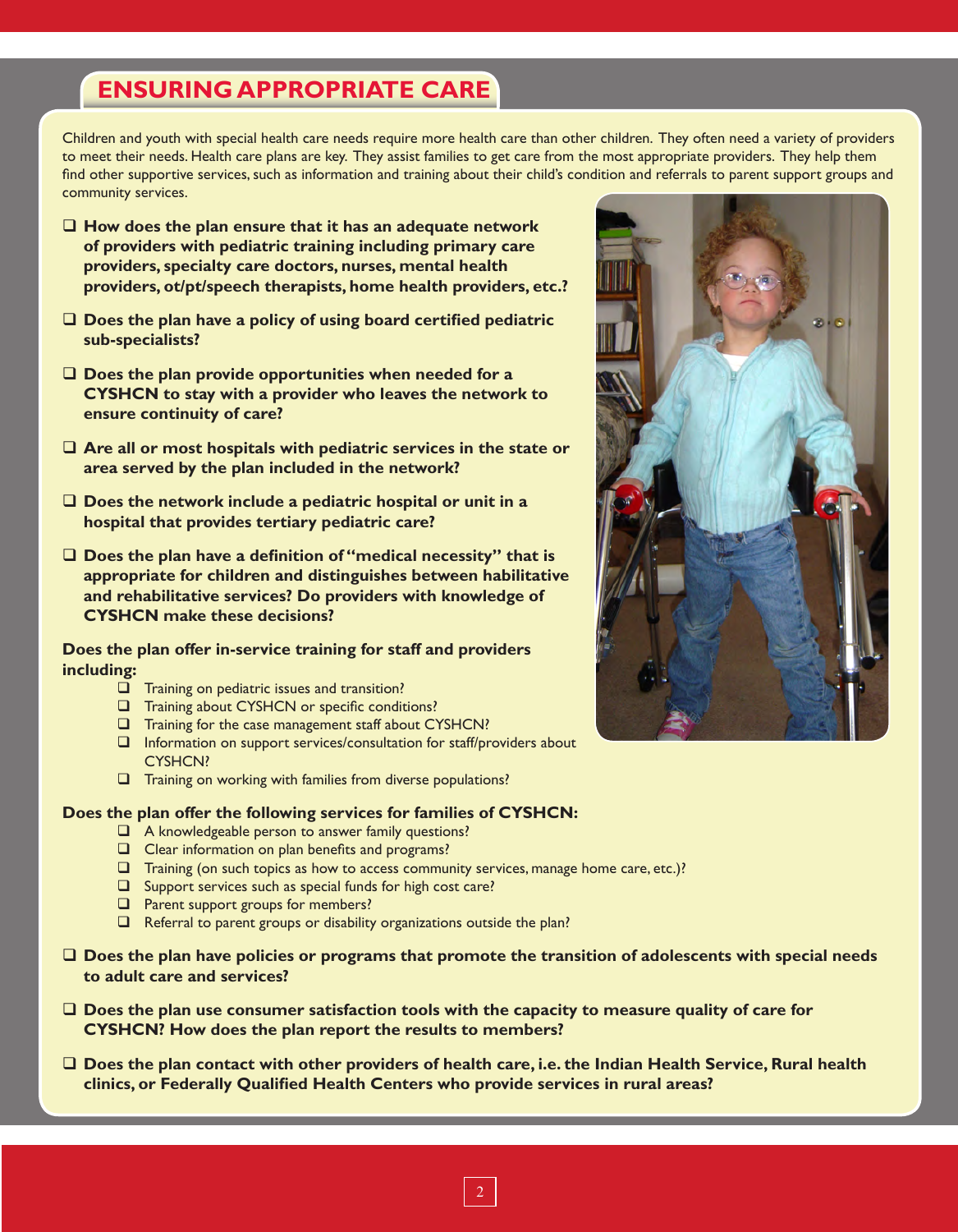## **Primary Care and Specialty Care Referrals**

Most health plans give primary care doctors an important role in coordinating care. They are the ones who can authorize referrals for specialty care. The policies and procedures of plans are important. They can help doctors make sure your child gets appropriate care. Or they can be barriers to appropriate care.

- **Does the plan allow parents to select their child's primary care provider?**
- **Does the plan offer families information about primary care providers' specific expertise or special interest in CYSHCN?**
- **Can pediatricians, family practitioners, and general practice physicians serve as primary care providers for a child?**
- **Can a family request that their child's pediatric specialist be the primary care provider?**
- **Does the plan use different reimbursement rates or other special incentives for primary care providers when they provide care for CYSHCN?**



 **Can CYSHCN receive standing referrals to specialists or other simplified methods for access to specialists or special services?**

## **Mental Health and Behavioral Health Services**

It is hard to get appropriate mental health and behavioral health services. It is even harder to coordinate that care with other healthcare services.

 **Does the plan identify and respond to the mental or behavioral health needs through periodic behavioral screening of children and youth?**

#### **Are mental health/behavioral health services coordinated with other healthcare when**

- $\Box$  Mental health/behavioral health services are provided within a specific network of providers?
- Mental health/behavioral health services are provided through a separate contract/network of providers? (i.e. "carved out.")

#### **Are the following services provided?**

- Assessments?
- Outpatient counseling (individual/family)?
- $\Box$  Wraparound services to help a family maintain a child at home or to be involved in a child's treatment?
- **Examily support?**
- Case management?
- Respite?
- **Q** Crisis intervention?
- **Inpatient hospital care?**
- **Pharmacological services?**
- $\Box$  Residential including therapeutic foster care, etc.?
- $\Box$  Aftercare treatment plans that are in place prior to hospital discharge?

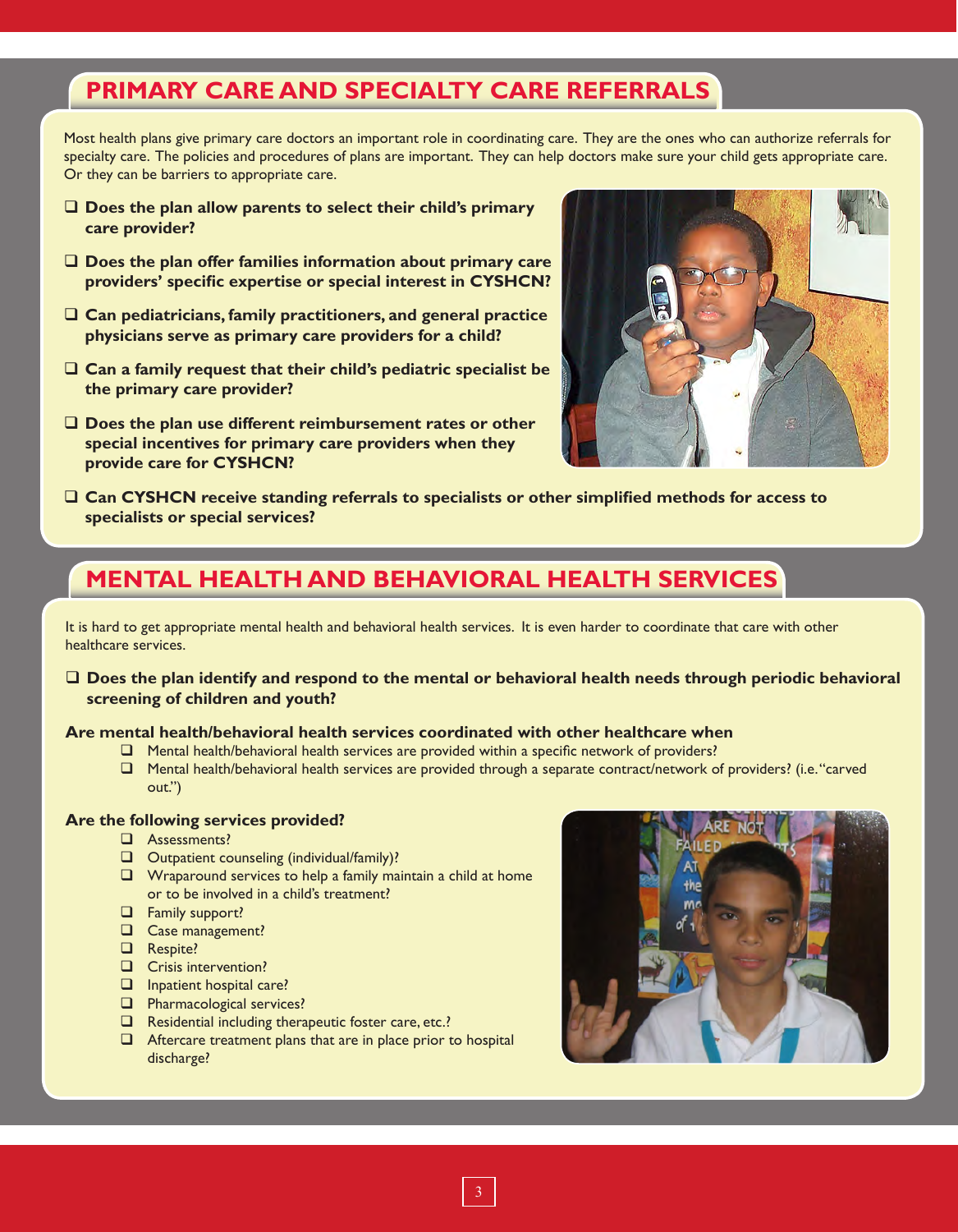## **Care Coordination and Case Management**

Children and youth with special health care needs use many types of providers. They are served by many systems, such as schools and social services. Their services are paid for by multiple payers. This makes care coordination difficult. Providers, payers, and families need accurate information. They need clear channels to communicate. This is the only way to get effective care coordination.

#### **Does the plan coordinate care with other providers and programs including**

- $\Box$  Hospitals and/or community-based health care providers?
- $\Box$  Schools or early intervention programs?
- State agencies such as Departments of Mental Health, Public Health, or other social services?
- **Does the plan offer case management services for CYSHCN and their families?**
- **Does the plan have specific case management staff with skill and experience in serving CYSHCN?**
- **Does the plan have a clear referral process for a child to receive care coordination or case management services? Does the plan have family-friendly written information about such services within the plan?**

#### **Can a parent request case management services for their own child?**

#### **What case management services does the plan provide?**

- $\Box$  A clear explanation of health insurance benefits and eligibility for specific plan services?
- $\Box$  Assistance scheduling medical appointments?
- $\Box$  Help coordinating primary and specialty care, including mental health services?
- $\Box$  Help coordinating health services in school with other medical and health services?
- $\Box$  Help coordinating care from the plan with care from state agency services such as public health and mental health or other payers?
- Accompaniment for families to meetings with schools or other agencies?
- Information and assistance in obtaining community services and public programs and services available to families (such as SSI, public health programs, etc.)?
- Information on medical research, other resources, or web sites that are helpful to families?
- $\Box$  Help arranging transportation to health services?
- □ Help finding payment sources for needed services not covered or limited by the plan, such as eye glasses, hearing aids, or hearing aid batteries?

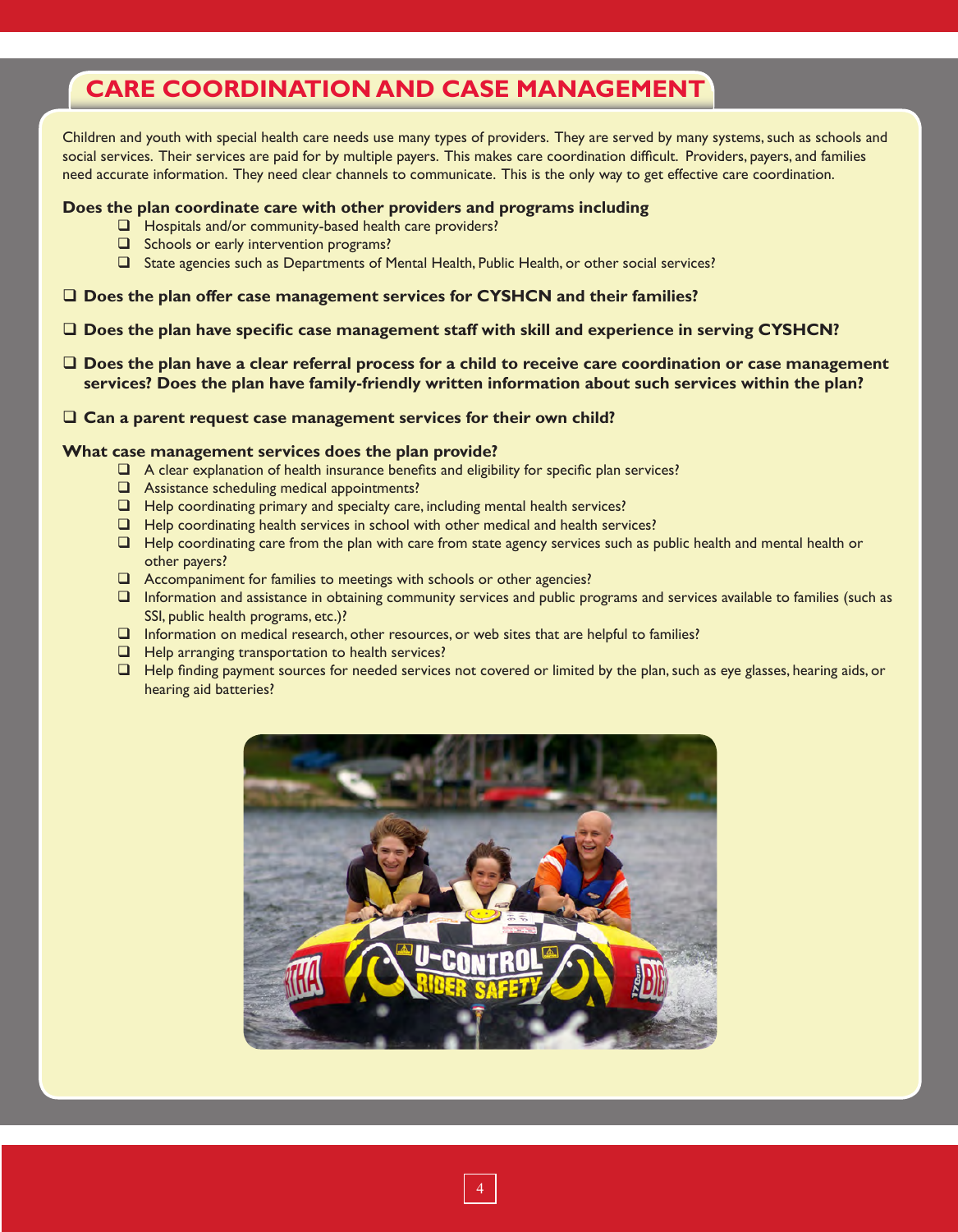## **Resolving Disagreements about Care**

CYSHCN generally use more medical care than other children. They often have highly specialized needs. Their families are more likely to have questions and complaints than other plan members. Clearly identified and communicated procedures are important. They can help ease the burden on staff and families in resolving disputes.

**Does the plan offer specific procedures when families disagree about care decisions for their child including**

- A patient/member advocate?
- **A** mediation process?
- An appeal/grievance procedure?
- **Is information on how to resolve a disagreement easily available to families? Does the plan have written information available in multiple languages?**
- **Does the plan collect information about disagreements or appeals concerning children? Can the plan identify the most frequent areas of disagreement?**



### **Involving Families in Policy and Program Ac tivities**

Families of CYSHCN are among the most knowledgeable people about what is working well and not so well in the health care system. They can be essential sources of information and support to health care plans. Their input can help improve plan policies, procedures and programs. They can be important allies in efforts to create better systems of services and care for CYSHCN.

#### **Does the plan involve families for their expertise as parents of CYSHCN in policy level activities or committees?**

- $\Box$  Are families included in advisory or planning roles with the plan?
- $\Box$  In a general member advisory board?
- $\Box$  In a separate advisory group for parents of CYSHCN?
- $\Box$  In planning or reviewing quality assurance efforts?
- $\Box$  In an appeal or grievance committee?
- $\Box$  In in-service training for plan personnel as participants or as presenters?
- **Does the plan pay parents for their involvement in these activities?**
- **Does the plan ask parents for feedback on their experiences with the plan?**



This project is supported by the Health Resources and Services Administration (HRSA) of the U.S. Department of Health and Human Services (HHS) under grant number<br>U40MC00149.This information or content and conclusions are t